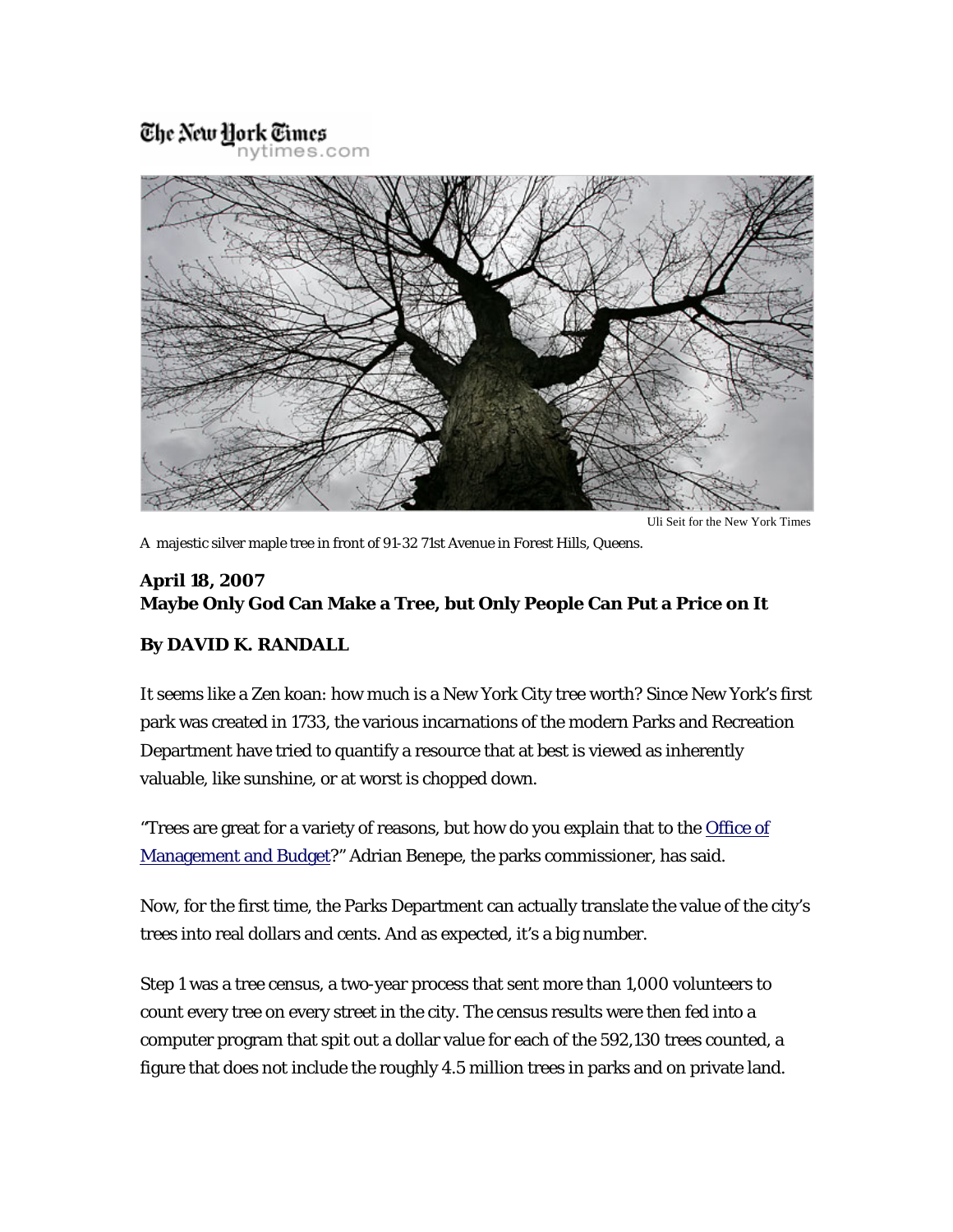The program, called Stratum, was developed by researchers at the University of California at Davis and the United States Forest Service. It takes into account several factors, including a tree's impact on local property values, its contribution to cleaning the air by absorbing carbon dioxide, and how much its shade helps reduce energy consumption.

Factoring in the costs associated with planting and upkeep, New York City's street trees provide an annual benefit of about \$122 million, according to the Parks Department. The study concludes that New York receives \$5.60 in benefits for every dollar spent on trees.

Trees in lower-density areas, typically in Queens and on Staten Island, are generally more valuable than those in Manhattan and high-density areas of Brooklyn and the Bronx because they provide the greatest environmental benefits, according to Fiona Watt, chief of forestry and horticulture for the city.

"Trees in front of single-family homes will provide greater shade, and it's intuitive that a large tree in front of a home seems to resonate more than the same tree in front of a huge apartment building," she said.

Trees with large leaves, like London plane trees or maple trees, are more valuable because they provide more shade and consume more carbon dioxide.

The information on the economics of the city's trees gives the Parks Department concrete evidence when it comes to budget discussions, Mr. Benepe said. "We plan on using these values as a baseline to say that this is what we have now, and argue for additional funds to plant more trees," he said.

The tree census found that Queens has about 40 percent of the city's street trees, followed by Brooklyn, with about 25 percent; Staten Island, with about 16 percent; the Bronx, with about 10 percent; and Manhattan, with roughly 8 percent.

The city has made planting more trees as a small way to improve air quality part of a broad plan developed by Mayor Michael R. Bloomberg to make the city a better place to live by 2030. Mr. Benepe called it "a happy coincidence" that the tree census puts a dollar value on a tree's environmental benefits at the same time that the city is trying to reduce its carbon dioxide emissions.